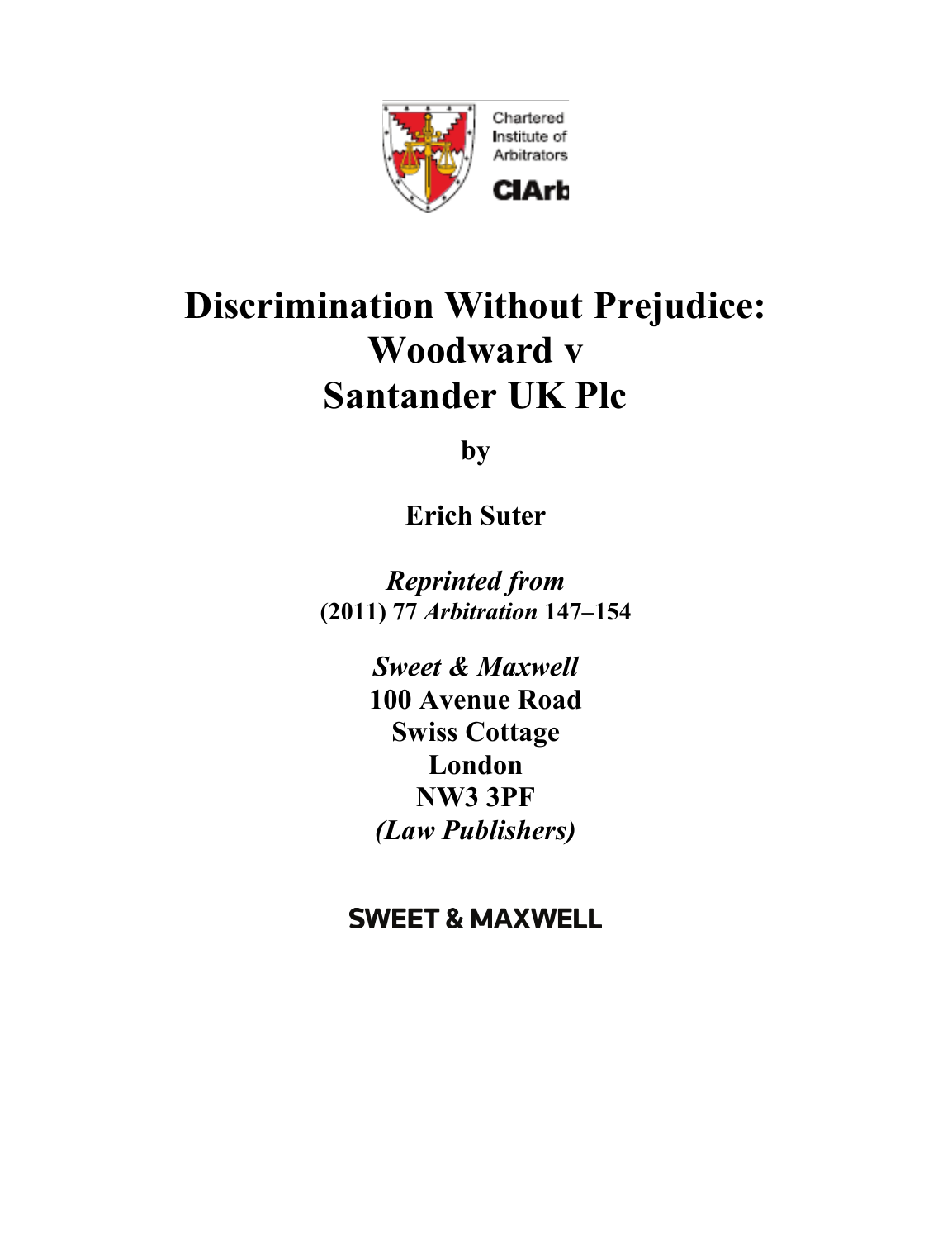### **Discrimination Without Prejudice: Woodward v Santander UK Plc**

#### **Erich Suter**

 $\sigma$  Admissibility; Sex discrimination; Without prejudice; Communications

#### **1. The Basis for the Without Prejudice Rule**

The without prejudice rule is a rule of evidence which allows for the confidentiality of things said or written "without prejudice" to be maintained<sup>1</sup> because:

"if converting offers of compromise into admissions … prejudicial to the person making them were to be permitted, no attempt to compromise a dispute could ever be made."<sup>2</sup>

As Oliver L.J. observed:

"parties should be encouraged so far as possible to settle their disputes without resort to litigation and should not be discouraged by the knowledge that anything that is said in the course of such negotiations … may be used to their prejudice in the course of the proceedings."<sup>3</sup>

The analysis of the earlier cases by Robert Walker L.J.<sup>4</sup> was that they "make clear that the without prejudice rule is founded partly in public policy and partly in the agreement of the parties".<sup>5</sup> Parker L.J. in *South Shropshire DC v Amos*<sup>6</sup> said that the formulation of the without prejudice rule in *Cutts v Head* was important for two reasons:

"First, it shows that the rule depends partly on public policy, namely the need to facilitate compromise, and partly on implied agreement [between the parties]. Secondly, it shows that the rule covers not only documents which constitute offers but also documents which form part of discussions on offers, i.e. negotiations."<sup>7</sup>

One of the results of the "agreement of the parties" aspect of the without prejudice rule and the fact that it covers all discussions and negotiationsisthat the partiesto a without prejudice negotiation can waive the privilege for all that is covered by the rule. See, for example, *Seventh Earl of Malmesbury v Strutt & Parker*, <sup>8</sup> where the parties agreed that offers made at a mediation could be disclosed to Jack J. when considering costs. As a result of this disclosure a significant costs award was made against the claimant for so exaggerating his claim as to make the mediation ineffective. But even so, for there to be a waiver of privilege there must be an "unequivocal act on the part of the [waiving party] expressly or impliedly

<sup>&</sup>lt;sup>1</sup> It should be noted that this article looks at the without prejudice rule as it is applied in England and Wales; in Scotland it is, to some degree, different.

<sup>2</sup> *Jones v Foxall* (1852) 15 Beav. 388 Ch at 396, 51 E.R. 588 at 591 per Sir John Romilly M.R. <sup>3</sup> *Cutts v Head* [1984] Ch. 290 CA at 306.

<sup>4</sup> In *Unilever Plc v Procter & Gamble Co* [2001] 1 All E.R. 783 CA.

<sup>5</sup> *Unilever Plc v Procter & Gamble Co* [2001] 1 All E.R. 783 at 796.

<sup>6</sup> *South Shropshire DC v Amos* [1986] 1 W.L.R. 1271 CA.

<sup>7</sup> *South Shropshire DC v Amos* [1986] 1 W.L.R. 1271 at 1277.

<sup>8</sup> *Seventh Earl of Malmesbury v Strutt & Parker sub nom. Carleton v Strutt & Parker* [2008] EWHC 616 (QB).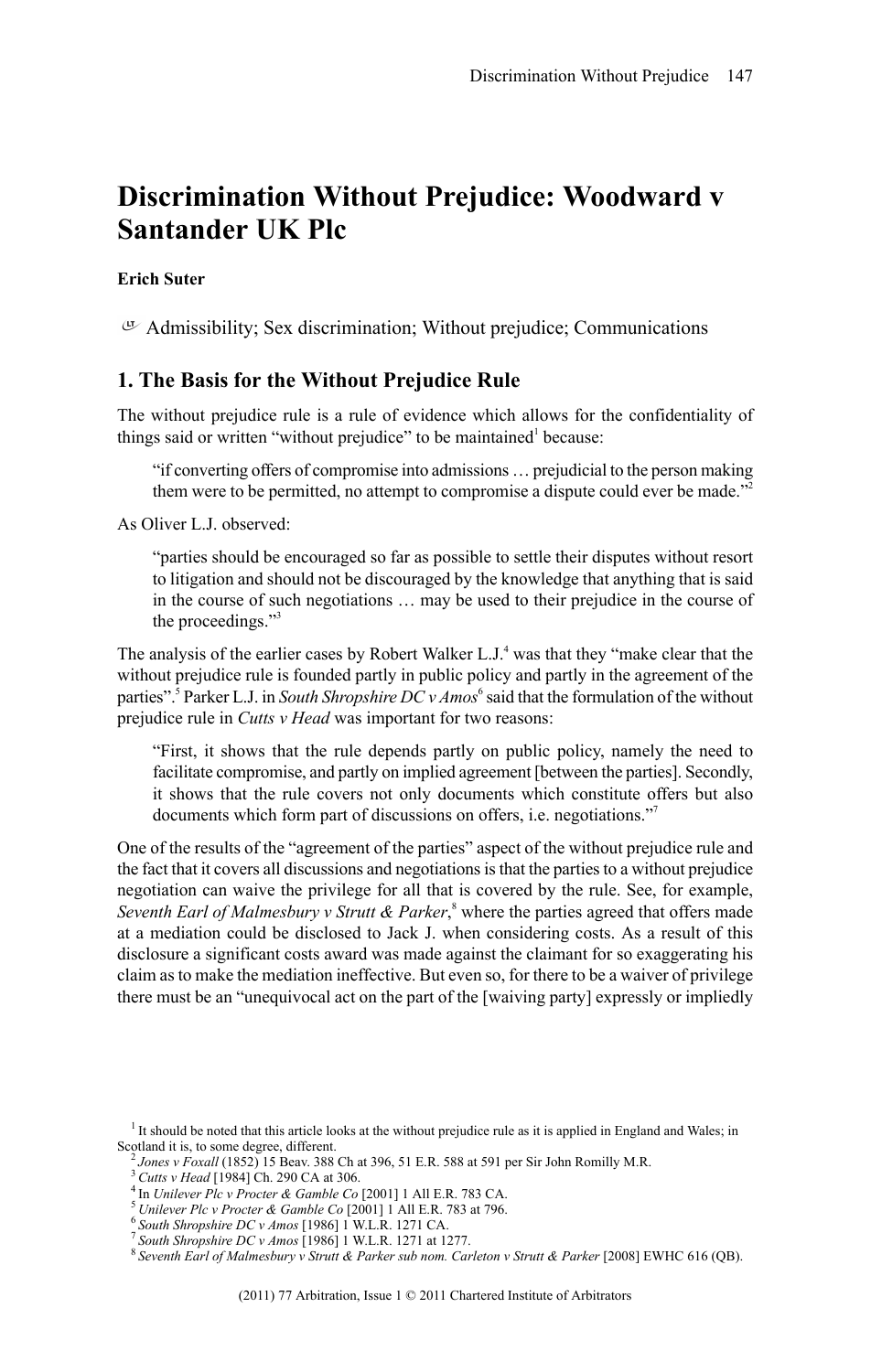waiving privilege".<sup>9</sup> Thus, in *Woodward v Santander*there was no waiver of privilege when the employers had allowed the claimant, in her witness statement in an earlier case in which she had given evidence, to refer to the without prejudice information.<sup>10</sup>

#### **2. Cases to which the "Without Prejudice" Rule does not Apply**

Despite the wide application of the without prejudice rule there are certain circumstances to which the rule has been held not to apply at all. In *Daintrey Ex p. Holt, Re*<sup>11</sup> a debtor sent one of his creditors a letter headed "without prejudice". The letter was to the effect that the debtor was suspending payment of his debts. Vaughan Williams J., who gave the judgment of the court, said of the "without prejudice" letter:

"We think that the document was admissible in evidence. … In our opinion the rule which excludes documents marked 'without prejudice' has no application unless some person is in dispute or negotiation with another, and terms are offered for the settlement of the dispute or negotiation, and it seems to us that the judge must necessarily be entitled to look at the document in order to determine whether the conditions, under which alone the rule applies, exist.

The rule is a rule adopted to enable disputants without prejudice to engage in discussion for the purpose of arriving at terms of peace, and unless there is a dispute or negotiations and an offer the rule has no application."<sup>12</sup>

So unless there is a dispute or negotiation which parties are involved in then, according to *Daintrey*, the without prejudice rule does not apply. In *Daintrey* there was no dispute between the debtor and his creditors at the time when the letter was sent and therefore the without prejudice rule was held not to apply.

#### **3. Discrimination and the Without Prejudice Rule**

In *BNP Paribas v Mezzotero*<sup>13</sup> the Employment Appeal Tribunal (EAT) was faced with a sex discrimination claim. The claimant had been absent on maternity leave. Two weeks after returning from maternity leave she brought a grievance claiming that she had been discriminated against on grounds of her sex. Her allegations of sex discrimination concerned her return to work after maternity leave. The claimant alleged that: (a) she had been discouraged from returning to work after her maternity leave; (b) she had not been allowed to return to her old job; and (c) she had been brought back on less favourable conditions than she would have had if she had not gone on maternity leave. When she lodged her grievance, she was initially told to stay at home whilst it was being dealt with and was later invited to attend a meeting to discuss her position at work. At the outset of the meeting the employers said that the meeting was "without prejudice". They went on to say that her job had gone and to offer her a "redundancy payment" if she would leave their employment. This, the employers said, would not affect the position regarding the employee's grievance, which they, the employers, took seriously and would follow through even if she accepted the offer to leave their employment on terms.

Needless to say the claimant rejected the offer. She brought a sex discrimination claim alleging that she had been subjected to discriminatory treatment on her return from maternity leave. As part of her claim she relied on what had happened at the "without prejudice"

<sup>9</sup> *Woodward v Santander UK Plc (formerly Abbey National Plc)* [2010] I.R.L.R. 834; (2010) 154(25) S.J.L.B. 41

EAT at [68].<br><sup>10</sup> In the earlier case she had been a witness rather than a party. If both she and the employers had been parties to the earlier case then, of course, privilege would have been waived.

<sup>11</sup> *Daintrey Ex p. Holt, Re* [1893] 2 Q.B. 116 (QB Div. Ct).

<sup>12</sup> *Daintrey Ex p. Holt, Re* [1893] 2 Q.B. 116 at 119–120.

<sup>13</sup> *BNP Paribas v Mezzotero* [2004] I.R.L.R. 508; (2004) 148 S.J.L.B. 666 EAT.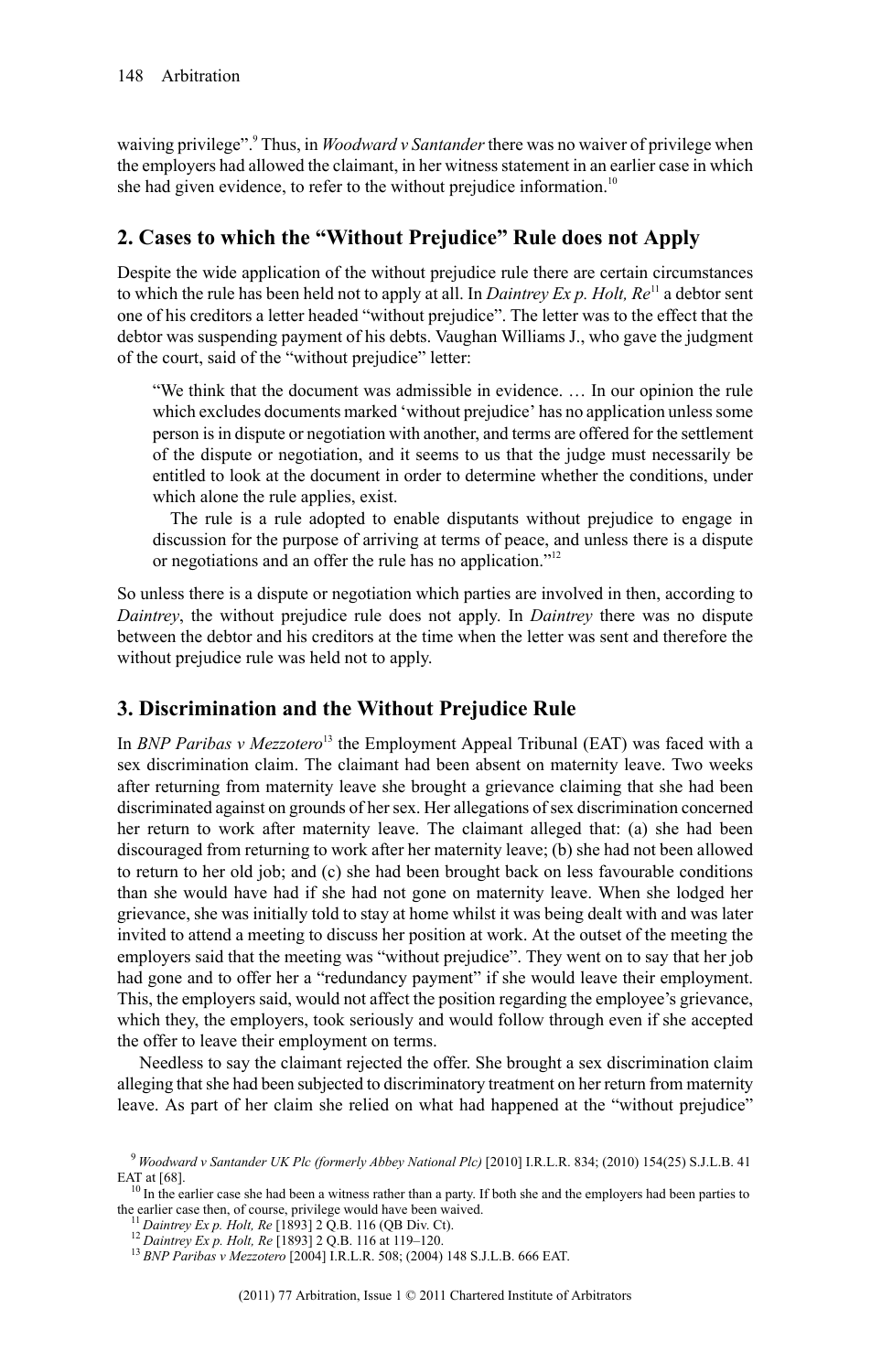meeting with her employers. Her employers objected to this material being put before the tribunal on the grounds that the discussion with the employee had been designated as being "without prejudice" from the outset.

The EAT rejected the employer's claim for what had been said at the without prejudice meeting to be excluded. The tribunal's reasons were twofold. Primarily, basing themselves on *Daintrey*, the EAT held that there was no dispute between the parties to which the "without prejudice" meeting applied. It was to deal with an offer by the employers to terminate the claimant's employment. Her grievance was about the terms on which she had been allowed to return to work; it was not about the termination of her employment. And her grievance was expressly left unaffected by the meeting since the employers said that they would deal with the claimant's grievance whether she accepted their offer or not. So, the EAT held, there was no live dispute between the parties which could attract the protection of the without prejudice rule.

#### **4. Excluding the Without Prejudice Rule**

Even where the without prejudice rule does prima facie apply, there are situations where the court can go behind without prejudice negotiations. Robert Walker L.J. held in *Unilever*<sup>14</sup> that there are at least seven types of case in which the court will look at without prejudice communications<sup>15</sup>: (1) where it is necessary to establish whether they have resulted in a concluded compromise agreement; (2) where it is alleged that an agreement concluded during them should be set aside on the ground of misrepresentation, fraud or undue influence; (3) where in the absence of a concluded settlement something said by one party and acted on by the other is alleged to give rise to an estoppel; (4) where the exclusion of the evidence would act as a cloak for perjury, blackmail or other "unambiguous impropriety"; (5) where evidence of negotiations is needed to explain apparent delay or acquiescence; (6) where a third party claims that the negotiating party failed to mitigate its loss; and (7) where the negotiations were expressed to be "without prejudice save as to costs" and the material is being looked at in relation to costs.<sup>16</sup>

David Altaras looked at the without prejudice rule recently in an excellent article in *Arbitration*, and I do not intend to revisit the general area in depth in this note.<sup>17</sup> However, one of the exceptions set out by Robert Walker L.J. in *Unilever*<sup>18</sup> was the subject of an alternative finding by the EAT in *BNP Paribas v Mezzotero* <sup>19</sup>; one which the EAT has considered again in a more recent discrimination case. This is the "perjury, blackmail or other unambiguous impropriety" exception.

In *Daintrey*, <sup>20</sup> the Divisional Court's primary finding was that, as there was no dispute between the debtor who sent his creditors a "without prejudice" letter saying that he was ceasing payment of his debts (a clear act of bankruptcy on the debtor's part), the without prejudice rule did not apply to protect the letter. An alternative finding was:

"We think that the [without prejudice] rule has no application to a document which, in its nature, may prejudice the person to whom it is addressed. It may be that the words 'without prejudice' are intended to mean without prejudice to the writer if the

<sup>14</sup> *Unilever Plc v Procter & Gamble Co* [2001] 1 All E.R. 783.

<sup>&</sup>lt;sup>15</sup> In fact, Robert Walker L.J. propounded eight types of case, the eighth being in family matters, where without prejudice communications are dealt with on the basis that they are virtually sacrosanct—subject only to issues of safety, particularly of children. <sup>16</sup> *Unilever plc v Procter & Gamble Co* [2001] 1 All E.R. 783 at 792–793. To these can be added an additional

category: rectification of the agreement: see *Oceanbulk Shipping and Trading SA v TMT Asia Ltd* [2010] EWCA Civ 79; [2010] 1 W.L.R. 1803; [2010] 3 All E.R. 282, where the Court of Appeal accepted that this was an allowable ground for going behind without prejudice negotiations in an appropriate case.

<sup>17</sup> D. Altaras, "The Without-Prejudice Rule in England" (2010) 76 *Arbitration* 474.

<sup>18</sup> *Unilever plc v Procter & Gamble Co* [2001] 1 All E.R. 783.

<sup>19</sup> *BNP Paribas v Mezzotero* [2004] I.R.L.R. 508.

<sup>20</sup> *Daintrey Ex p. Holt, Re* [1893] 2 Q.B. 116. See also section 2, above.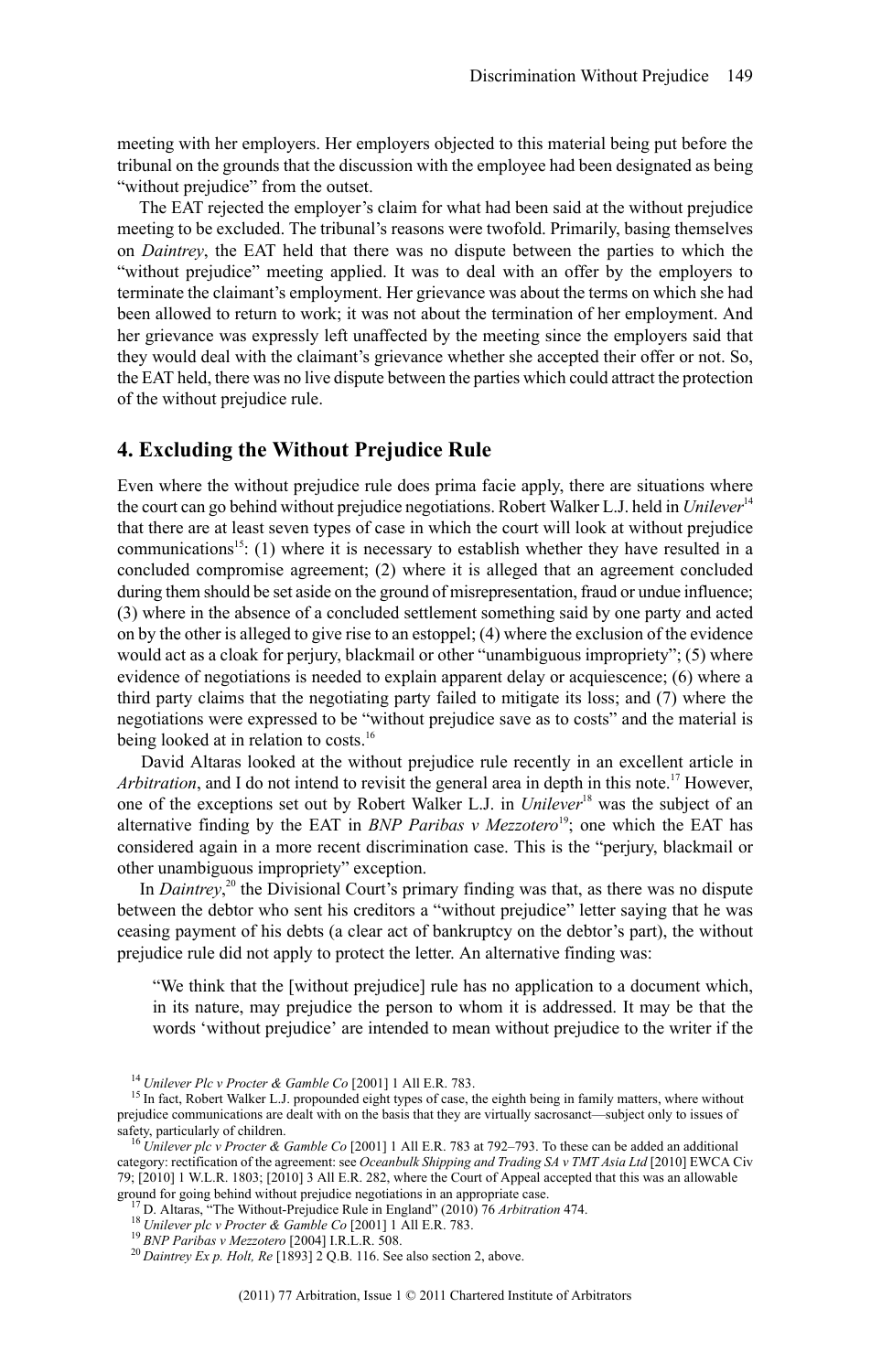offer is rejected; but, in our opinion, the writer is not entitled to make this reservation in respect of a document which, from its character, may prejudice the person to whom it is addressed if he should reject the offer."<sup>21</sup>

Robert Walker L.J. in *Unilever* held that "the last sentence [of the above passage from *Daintrey*] … may contain the germ of the notion of abuse of a privileged occasion which has developed in later cases", $^{22}$  in other words, the seeds of the "unambiguous impropriety" exception to the without prejudice rule.

Returning to *BNP Paribas v Mezzotero*, <sup>23</sup> we see that the EAT's primary decision was sufficient to dispose of the appeal. That was the decision that there was no live dispute concerning the termination of the claimant's employment which the without prejudice rule could protect at the time of the meeting between the claimant and her employers. That being the case, she was entitled to rely in evidence in her subsequent discrimination case on what had been said at the meeting with her employers. The EAT also considered the alternative submissions on her behalf, which centred on the "unambiguous impropriety" exception to the without prejudice rule, and considered that exception to be an alternative reason for lifting the without prejudice veil on her behalf. The "unambiguous impropriety" argument was based on the seeds sown by the dictum of the Divisional Court in *Daintrey*. The Socratic dialogue at the end of the EAT's decision runs along the following lines.

If the without prejudice rule protected discussions of this type at a without prejudice meeting, an employer could say to an employee: "We don't want you here because you are black" and then seek to exclude this from evidence at the tribunal by saying that the meeting was without prejudice. The response to this, the dialogue continues, would be that such a remark would "obviously fall under the umbrella of 'unambiguous impropriety'".<sup>24</sup> However, the dialogue concludes that in a less clear case the employer would be faced with having to attach different levels of impropriety to:

"fact sensitive allegations of discrimination, in order to submit that the [relevant] remarks do not fall under the same umbrella. I do not regard that as a permissible approach. I would regard the employer's conduct, as alleged in the circumstances of the present case, as falling within that umbrella and as an exception to the 'without prejudice' rule within the abuse principle."<sup>25</sup>

It is not clear whether the EAT's decision in this case was suggesting that this was a new extension to the "unambiguous impropriety" exception for discrimination cases or whether it was simply finding that in this particular case the situation fell within the existing "unambiguous impropriety" exception.

#### **5. Perjury, Blackmail or other Unambiguous Impropriety Exceptions to the Without Prejudice Rule**

Whilst the Divisional Court in *Daintrey* may have sown the seeds of the "unambiguous impropriety" exception, Hoffmann L.J. was the first to adopt the phrase "unambiguous impropriety", in *Forster v Friedland*. 26

Examples of cases where the without prejudice cloak has been lifted because of "unambiguous impropriety" include *Greenwood v Fitts*. <sup>27</sup> In that case the defendant said at a without prejudice meeting that if the case went to trial he would perjure himself, bribe other witnesses to perjure themselves and leave Canada if the case went against him. (This

<sup>21</sup> *Daintrey Ex p. Holt, Re* [1893] 2 Q.B. 116 at 119–120.

<sup>22</sup> *Unilever Plc v Procter & Gamble Co* [2001] 1 All E.R. 783 at 795.

<sup>23</sup> *BNP Paribas v Mezzotero* [2004] I.R.L.R. 508.

<sup>24</sup> *BNP Paribas v Mezzotero* [2004] I.R.L.R. 508 at [38].

<sup>25</sup> *BNP Paribas v Mezzotero* [2004] I.R.L.R. 508 at [38].

<sup>26</sup> *Forster v Friedland* Unreported November 10, 1992 CA.

<sup>27</sup> *Greenwood v Fitts* (1961) 29 D.L.R. (2d) 260.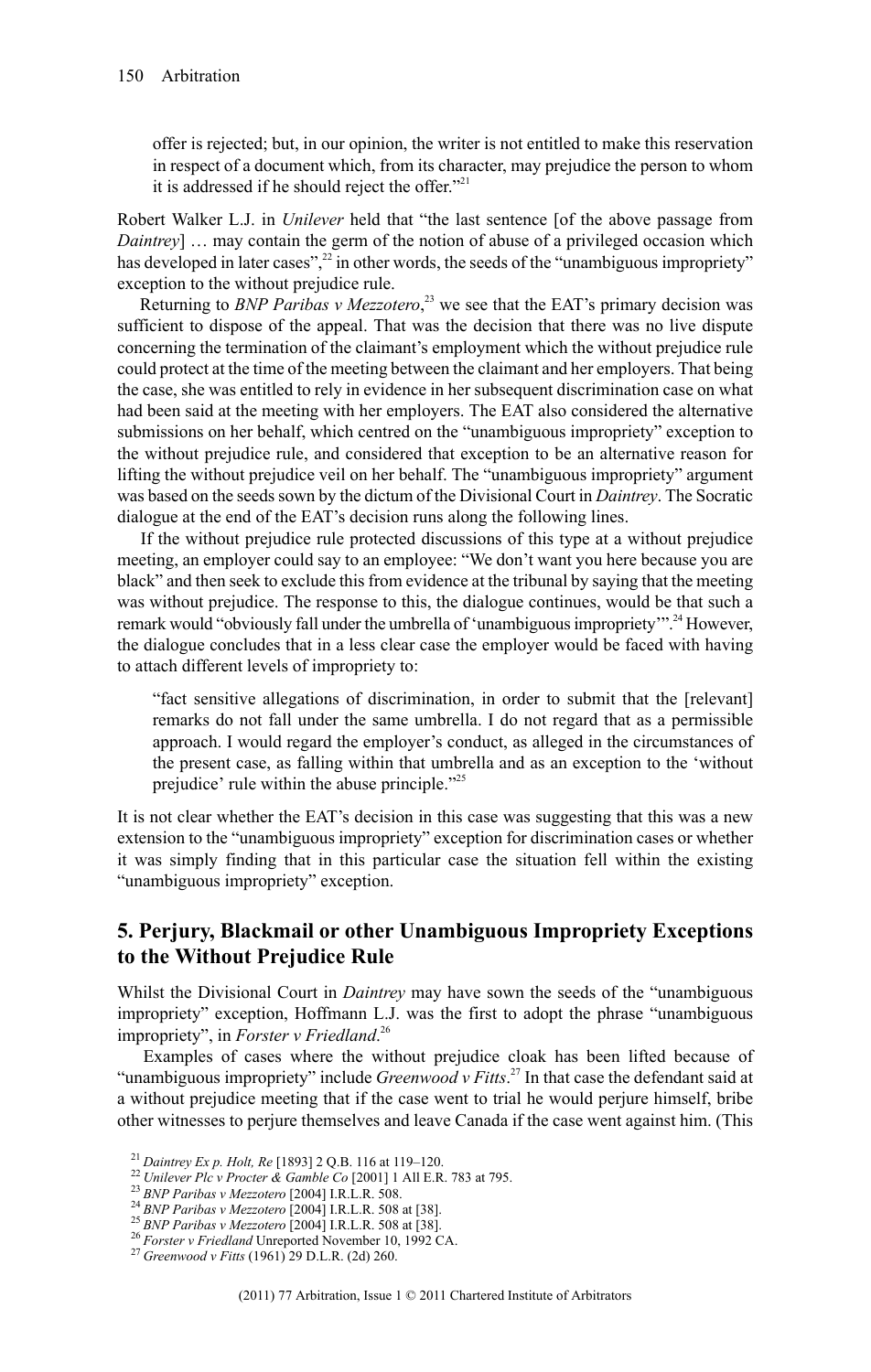was a Canadian case so this was a real threat!) In *Hawick Jersey International Ltd v Caplan*<sup>28</sup> the plaintiff admitted during the course of negotiations that his claim for money lent was bogus and had been brought purely to blackmail the defendant into settling other issues between them. When the defendant said, "You are not going to force my hand by blackmailing me", the plaintiff replied, "But I have to. What would you do if you had been me?" In both cases, the threats, despite having been made in without prejudice discussions, were held to be admissible.

In *Underwood*  $v$   $Cox$ ,<sup>29</sup> the plaintiff was contesting his father's will. He wrote to his sister "without prejudice" threatening to reveal embarrassing personal secrets. The sister succumbed to the threat and agreed to their father's property being split in a way which was considerably to the plaintiff's advantage. It was held on appeal that the agreement to split the father's property in this manner, disadvantageousto the daughter, was unenforceable since it had been obtained by threats. The letter containing the threats was admitted because:

"[The 'without prejudice'] … rule, [is] founded on public policy, [and] cannot be used as a cloak to cover and protect a communication such as the letter in question, which contains no offer of compromise, but a dishonourable threat."<sup>30</sup>

However, the courts have severely limited the circumstances in which they will allow without prejudice negotiations to be investigated on the grounds of "unambiguous impropriety". In *Savings & Investment Bank Ltd v Fincken*<sup>31</sup> the defendant owed the claimant, SIB, money which the claimant, now in liquidation, was seeking to recover. In December 1991 and in December 2002 the defendant had attended without prejudice meetings with SIB. At the later meeting he suggested that he was beneficially entitled to certain shares. In an earlier affidavit of means, which pre-dated the first without prejudice meeting, there had been no reference to these shares amongst the defendant's assets, and at the 1991 meeting he had said that someone else held the shares. SIB sought to give evidence of the without prejudice meetings on the basis that these alleged lies amounted to perjury or "unambiguous impropriety". It was argued on behalf of SIB that the "unambiguous impropriety" exception should be widely interpreted and that the public interest in protecting without prejudice negotiations should give way to the public interest in the honest administration of justice. Rix L.J. gave the judgment of the court and, having reviewed the earlier cases, held that:

"It is not an abuse of the privilege to tell the truth, even where the truth is contrary to one's case. That, after all, is what the without prejudice rule is all about, to encourage parties to speak frankly … in aid of reaching a settlement: and the public interest in that rule is very great and not to be sacrificed save in truly exceptional and needy circumstances … In the tension between two powerful public interests, it seems to me that that in favour of the protection of the privilege of without prejudice discussions holds sway—unless the privilege is itself abused on the occasion of its exercise."<sup>32</sup>

In *Williams* v Hull,<sup>33</sup> too, there was an attempt to rely on "unambiguous impropriety" to pull away the without prejudice veil. It was said that there was a risk that the defendant "would commit perjury by giving evidence contrary to the statements contained" in a without prejudice letter which made admissions that were inconsistent with his pleaded case. But

<sup>31</sup> *Savings & Investment Bank Ltd (In Liquidation) v Fincken* [2003] EWCA Civ 1630; [2004] 1 W.L.R. 667.

<sup>28</sup> *Hawick Jersey International Ltd v Caplan*, The Times, March 11, 1988.

<sup>29</sup> *Underwood v Cox* (1912) 4 D.L.R. 66.

<sup>30</sup> *Underwood v Cox* (1912) 4 D.L.R. 66 at 82 per Middleton J.

<sup>32</sup> *Savings & Investment Bank Ltd (In Liquidation) v Fincken* [2004] 1 W.L.R. 667 at [57] and [62].

<sup>33</sup> *Williams v Hull* [2009] EWHC 2844 (Ch); [2009] N.P.C. 132.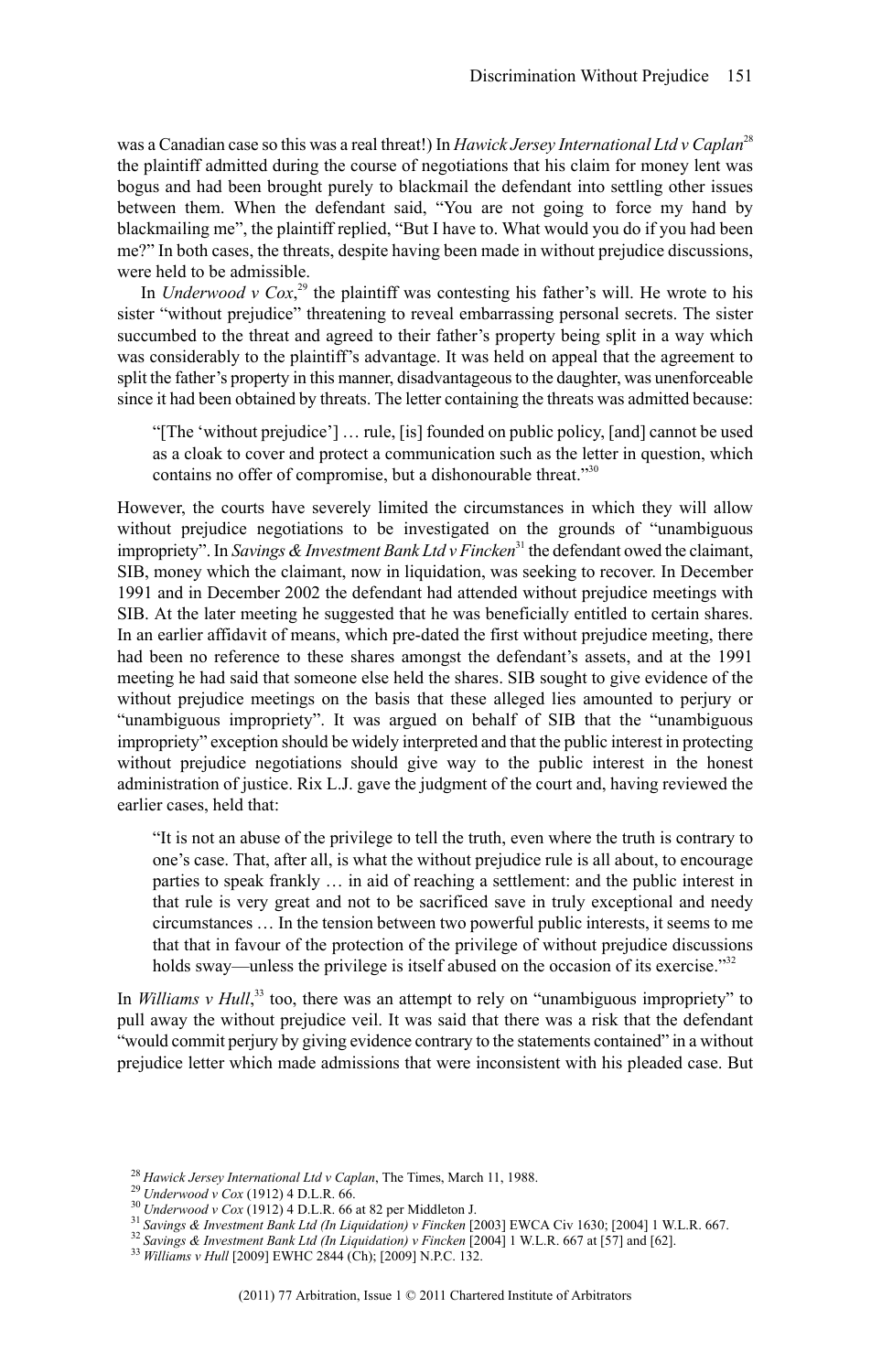it was held that the "unambiguous impropriety" exception still did not apply; since the inconsistent statements in his letter did not involve the abuse of a privileged occasion—which was the sending of the "without prejudice" letter.<sup>34</sup>

Ormrod J. said in 1969 that:

"where … letters are … headed 'without prejudice' … the court should be very slow to lift the umbrella unless the case for doing so is absolutely plain."<sup>35</sup>

In *Alizadeh v Nikbin*<sup>36</sup> Simon Brown L.J. said:

"There are in my judgment powerful policy reasons for admitting in evidence as exceptions to the without prejudice rule only the very clearest cases. Unless this highly beneficial rule is most scrupulously and jealously protected, it will all too readily become eroded."

So where the claimant appeared to admit during the course of without prejudice negotiations that a disputed payment of  $£10,000$  had, in fact, been made to him, it was again held that the "unambiguous impropriety" exception did not apply to "a mere inconsistency".<sup>37</sup>

#### **6. Did Mezzotero Extend the "UnambiguousImpropriety" Exception?**

In *Woodward v Santander UK Plc*<sup>38</sup> the EAT had to consider whether *BNP Paribas v Mezzotero* <sup>39</sup> had added a new category of exception to the without prejudice rule for discrimination cases. Richardson J. first observed that the ratio of *Mezzotero* was that there was no dispute between the parties which could give rise to the protection of the without prejudice rule in respect of what had been said at the meeting between the claimant and her employers in that case.<sup>40</sup> In considering whether or not *Mezzotero* had extended the exceptions to the without prejudice rule in discrimination cases, he examined the authorities on the question of whether or not the exceptions to the without prejudice rule could be extended.

#### **7. Can the Exceptions to the Without Prejudice Rule Be Extended?**

In *Ofulue v Bossert*<sup>41</sup> the House of Lords was being asked to hold that evidence was admissible of an acknowledgment which had been made in without prejudice negotiations, because, it was argued, an acknowledgment, as opposed to an admission, was outside the scope of the protection of the "without prejudice" rule. Lord Hope said:

"The essence of [the public policy justification of the without prejudice rule] lies in the nature of the protection that is given to parties when they are attempting to negotiate a compromise. It is the ability to speak freely that indicates where the limits of the rule

<sup>34</sup> *Williams v Hull* [2009] EWHC 2844 (Ch) at [53] and [54].

<sup>35</sup> *Tomlin v Standard Telephones & Cables Ltd* [1969] 1 W.L.R. 1378 at 1384.

<sup>36</sup> *Alizadeh v Nikbin*, The Times, March 19, 1993 CA.

<sup>37</sup> *Alizadeh v Nikbin*, The Times, March 19, 1993.

<sup>38</sup> *Woodward v Santander UK Plc (formerly Abbey National Plc)* [2010] I.R.L.R. 834.

<sup>39</sup> *BNP Paribas v Mezzotero* [2004] I.R.L.R. 508.

<sup>40</sup> See also *Barnetson v Framlington Group Ltd* [2007] EWCA Civ 502; [2007] 3 All E.R. 1054, where it was held that there need not be litigation concerning a dispute before the protection of the "without prejudice" rule comes into effect. The emphasis on early settlement of disputes meant that as a matter of public policy, as Auld L.J. put it at [34]: "However, the claim to privilege cannot, in my view, turn on purely temporal considerations. The critical feature of proximity for this purpose, it seems to me, is one of the subject matter of the dispute rather than how long before the threat, or start, of litigation it was aired in negotiations between the parties. Would they have respectively lowered their guards at that time and in the circumstances if they had not thought or hoped or contemplated that, by doing so, they could avoid the need to go to court over the very same dispute? On that approach, which I would commend, the crucial consideration would be whether in the course of negotiations the parties contemplated or might reasonably have contemplated litigation if they could not agree.'

<sup>41</sup> *Ofulue v Bossert* [2009] UKHL 16: [2009] 1 A.C. 990.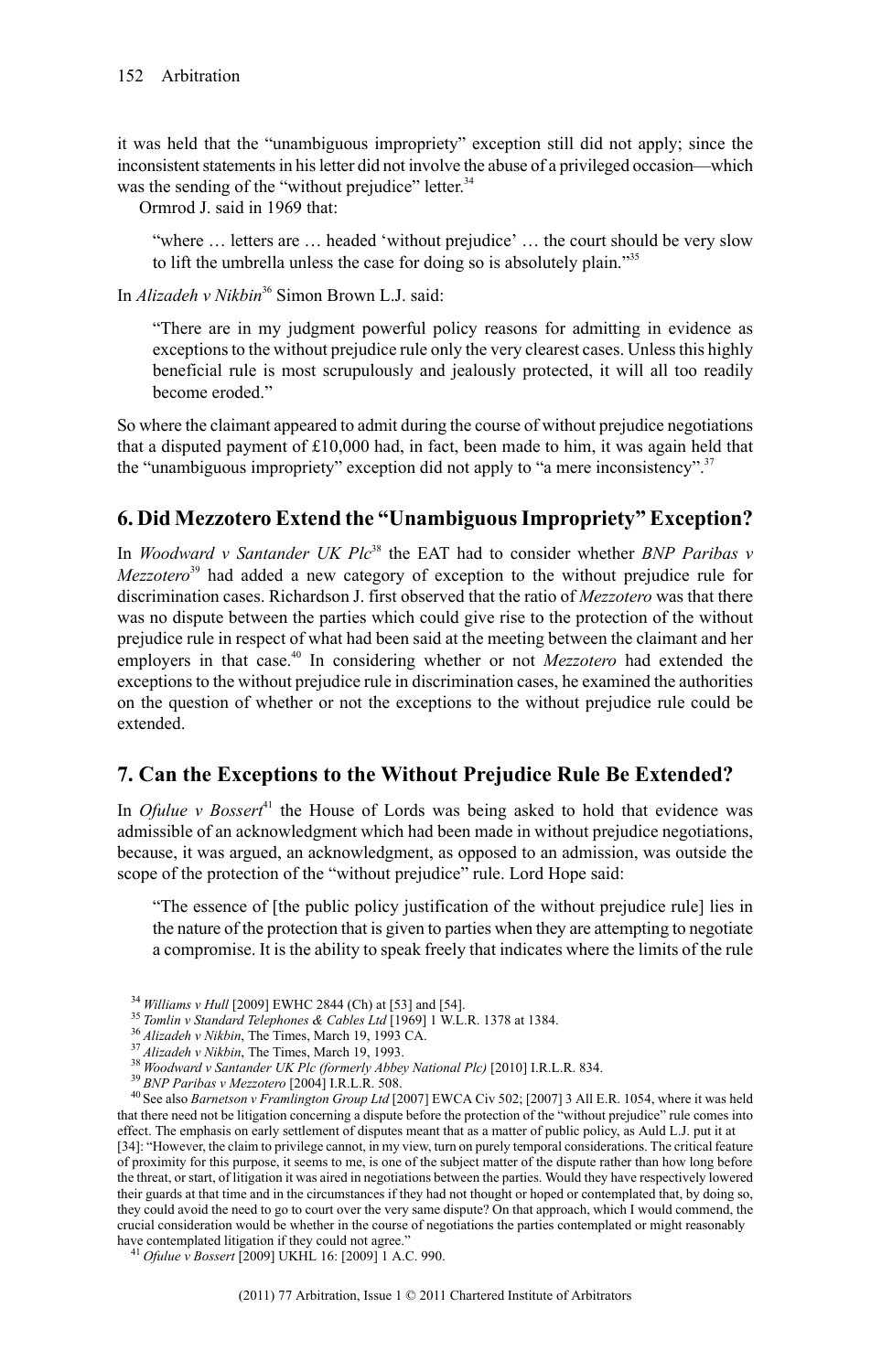should lie. Far from being mechanistic, the rule is generous in its application. It recognises that unseen dangers may lurk behind things said or written during this period, and it removes the inhibiting effect that this may have in the interests of promoting attempts to achieve a settlement. It is not to be defeated by other considerations of public policy which may emerge later, such as those suggested in this case, that would deny them that protection."<sup>42</sup>

In principle Lord Neuberger agreed with Lord Rodger of Earlsferry that it was open to the House of Lords:

"to create further exceptions to the [without prejudice] rule, and in particular [for] the sort of admission identified by Lord Hoffmann in *Rashid*<sup>43</sup> and by Lord Scott in this case."<sup>44</sup>

Lord Neuberger went on, however:

"also [to] agree with [Lord Rodger of Earlsferry], and indeed with Lord Hope and Lord Walker, that it would be inappropriate to do so, for reasons of legal and practical certainty."<sup>45</sup>

Other than Lord Scott, who dissented, the remainder of their Lordships agreed with Lord Neuberger's opinion. Three of the other members of the House of Lords in this case, Lord Rodger of Earlsferry, Lord Hope of Craighead and Lord Walker of Gestingthorpe, also expressly suggested that it would be inappropriate further to extend the exceptions to the without prejudice rule (or, at its narrowest, it would be inappropriate to make an exception for an "acknowledgement of title" of the type which was in dispute in this case).

It was in the clear, and relatively recent, light of *Ofulue* that the EAT came to reconsider the application of the without prejudice rule to cases of discrimination in employment, namely in *Woodward v Santander UK Plc (formerly Abbey National Plc)*. <sup>46</sup> In *Woodward* one of the issues on appeal was whether or not the claimant, under the "unambiguous impropriety" exception to the without prejudice rule, could rely on evidence of without prejudice negotiations between the employers and the claimant. It was argued on behalf of the claimant that the employers' absolute refusal to provide an agreed reference as part of a settlement package amounted to unambiguous impropriety on the part of the employers and showed their intention to discriminate by providing a poor reference for the employee. It was in this context that the EAT had to consider whether there was a wider exception to the without prejudice rule in cases where unlawful discrimination is alleged.

The tribunal concluded that there was not. Richardson J., giving judgment, observed that:

"discrimination claims often place heavy emotional and financial burdens on claimants and respondents alike. It is important that parties should be able to settle their differences (whether by negotiation or mediation) in conditions where they can speak freely."<sup>47</sup>

Having observed that parties are not necessarily "calm and dispassionate" when participating in negotiations and mediation, he went on to say that the parties should be able during negotiations and mediations:

<sup>42</sup> *Ofulue v Bossert* [2009] 1 A.C. 990 at 12.

<sup>43</sup> *Bradford & Bingley Plc v Rashid* [2006] UKHL 37; [2006] 1 W.L.R. 2066 at 13.

<sup>44</sup> *Ofulue v Bossert* [2009] 1 A.C. 990 at 98.

<sup>45</sup> *Ofulue v Bossert* [2009] 1 A.C. 990 at 98.

<sup>46</sup> *Woodward v Santander UK Plc (formerly Abbey National Plc)* [2010] I.R.L.R. 834.

<sup>47</sup> *Woodward v Santander UK Plc* [2010] I.R.L.R. 834 at [61].